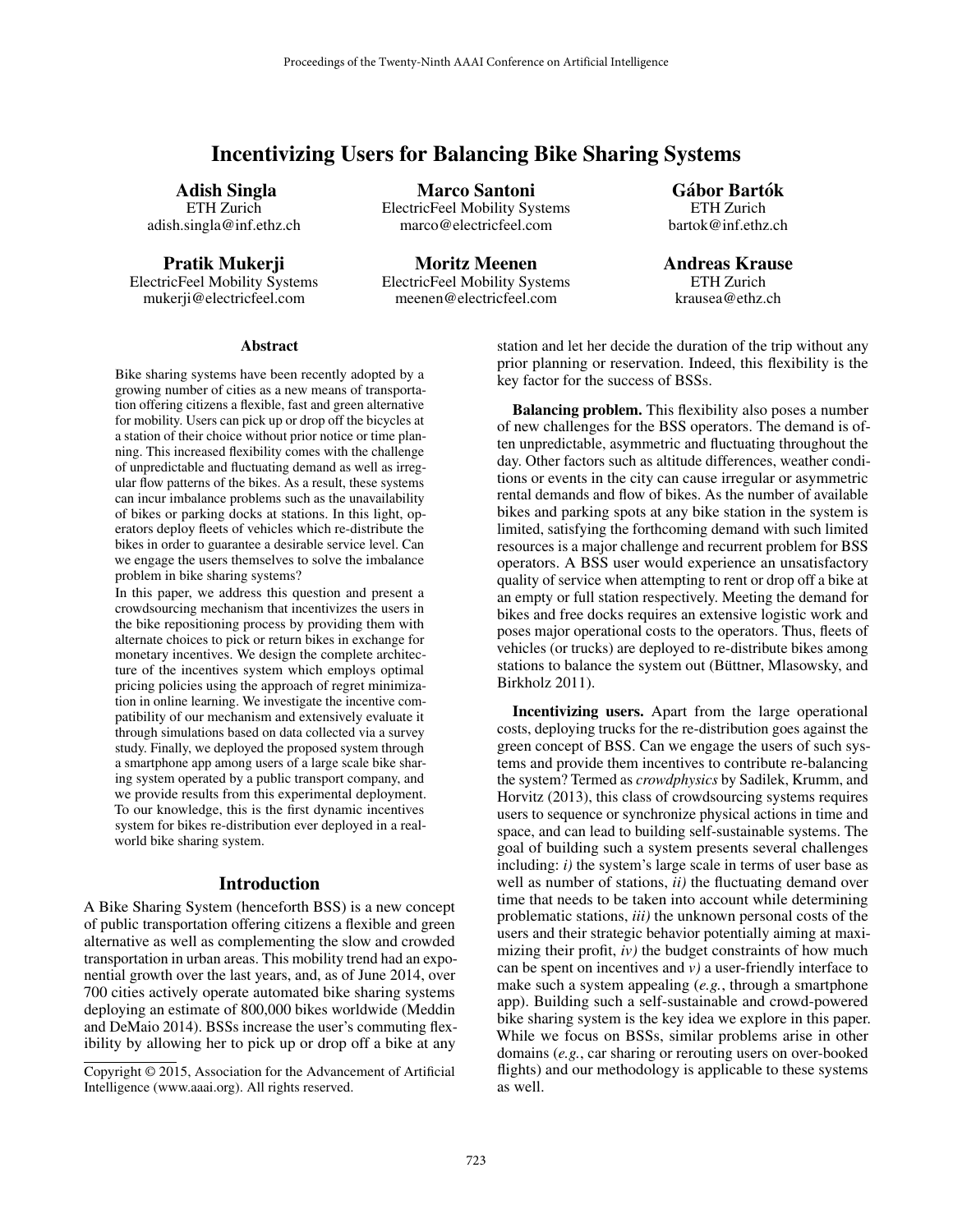

Figure 1: Overview of the system, our contributions are shown in the dotted box Figure 2: Spatial dist. of accepted offers

### Overview of our system

In this paper, we design the complete architecture of an operating incentives system for engaging users in the bikerepositioning effort (see Figure 1). In collaboration with a company operating large scale bike sharing systems, we deployed our system on a real-world BSS in a city of Europe<sup>1</sup>. In Figure 1, the components *C1 Rental Stations* and *C2 BSS Infrastructure* correspond to the rental stations, the hardware and software infrastructure of the public bike sharing system. These components involve tracking all the user activities such as picking or dropping the bikes, managing user accounts and the payment system.

The main components that we designed and built include *C3 User Model*, *C4 Incentives Deployment Schema (*IDS*)* and *C5 Smartphone App*. The IDS is the central component in the overall design that handles the user's requests through *C5 Smartphone App*. The request includes input such as the user's target station and type (i.e., bike pick up or drop off). The IDS communicates with the BSS Infrastructure to evaluate the current and predicted status of the stations, and then decides whether to offer incentives to the user by requesting a change in her pickup or drop-off location. In order to maximize the efficiency under given budget constraints, we design dynamic pricing mechanisms using the approach of regret minimization in online learning that can learn over time about the optimal pricing policies. We consider the users as strategic agents who may untruthfully report information about their personal cost and location to maximize their profit. We model the full rental process of the user and her reaction to incentives in the component *C3 User Model*. In summary, our main contributions are as follows:

- We design the complete architecture of an incentive system with the goal of enabling self-sustainable, crowdpowered and greener bike sharing systems.
- We build an incentive deployment schema that interacts with the users and BSS infrastructure, decides about offering incentives, and learns from past interactions.
- We validate our assumptions by surveying BSS users, and demonstrate the effectiveness of our approach via a detailed BSS simulator. We report on our experience deploying our system via a smartphone app integrated with a real-world BSS.

### Related Work

Truck-based repositioning in BSS. The problem of asym-

metric flow, imbalance and repositing of the vehicles has been studied in generic vehicle sharing systerms that could involve cars or bikes (Cepolina and Farina 2012; Kek et al. 2009; Clemente et al. 2013; Nair and Miller-Hooks 2011; Correia and Antunes 2012). Regarding BSS's balancing problem, a substantial literature (Rainer-Harbach et al. 2013; Pfrommer et al. 2014; Raviv and Kolka 2013; Chemla, Meunier, and Wolfler Calvo 2013; Schuijbroek, Hampshire, and van Hoeve 2013; George and Xia 2011) introduced bike repositioning policies based on trucks. The user dissatisfaction function introduced by Raviv and Kolka (2013) measures the performance of a BSS station and provides the quality of a repositioning. Nair et al. (2013) provides a detailed quantitative analysis of the repositioning strategies for Velib', the ´ BSS in Paris.

Crowd-based repositioning in BSS. Recent literature has investigated crowd-based BSS balancing policies (Fricker and Gast 2012; Waserhole, Jost, and Brauner 2013; Pfrommer et al. 2014; Chemla, Meunier, and Pradeau 2013; GoDCgo 2011) to study the potential of influencing BSS users by offering incentives that could improve balancing of the system. In Paris, Vélib' runs a static incentive schema that offers users 15 extra free minutes each time they return a bike to an elevated station (Vélib' 2014). However, in contrast, our proposed mechanism is dynamic and can efficiently take into account the current state of the system to decide where and what incentives to offer. Pfrommer et al. (2014) also introduced a dynamic pricing mechanism using modelbased predictive control principles. Our pricing mechanism, in contrast, is based on an efficient and provably near-optimal online learning framework. Furthermore, we build an operating end-to-end system integrated with a real-world BSS for deployment, and we investigate the incentive compatibility of our approach.

## The Model

We now formalize the problem addressed in this paper.

**BSS.** There are  $m$  stations in a city denoted by the set  $S = \{s_1, s_2, \ldots, s_m\}$ . We denote the number of bikes available at time t at station s as  $v(s, t)$ . Along the lines of Pfrommer et al. (2014), we split every day into 12 slices  $h \in \mathcal{H}$ of two hours each, where a time of the day  $t$  is mapped to the corresponding time-slice using  $h(t)$ . The demand of rentals from station  $s_i$  to station  $s_j$  within time-slice h is modeled as a discrete random variable  $z$  which represents a count of the number of trips with probability density function  $\tau(z|s_i, s_j, h)$ . We denote  $\hat{z}(h)$  to represent the estimate

<sup>&</sup>lt;sup>1</sup>Bike sharing operator MVGmeinRad in Mainz, Germany.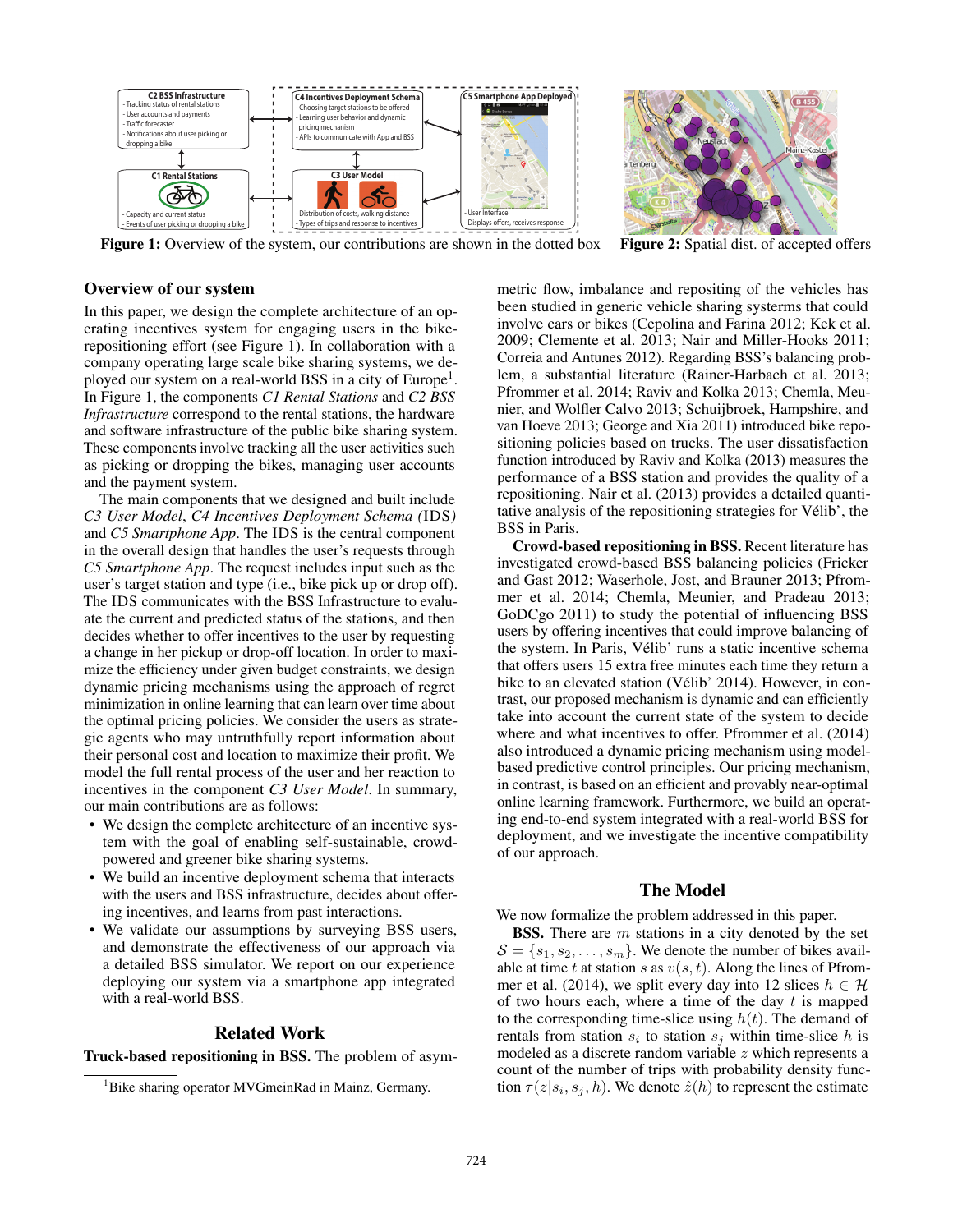of the total number of trips within time-slice  $h$ . The BSS infrastructure has a proprietary demand forecaster that can predict the future demand of incoming and outgoing traffic at the stations and is made available to us through their APIs. See (Côme and Oukhellou 2012; Kaltenbrunner et al. 2010; Borgnat et al. 2011; Froehlich, Neumann, and Oliver 2009; Han, Côme, and Oukhellou 2014) for possible approaches.

Quality of service. The goal of a bike repositioning policy is to prevent customers' dissatisfaction about not finding an available bike or a parking slot. Waserhole, Jost, and Brauner; Chemla, Meunier, and Pradeau; Fricker and Gast (2013; 2013; 2012) have proposed metrics aiming at maximizing the number of trips or minimizing the number of problematic stations. However, these metrics fail to capture the dissatisfaction experienced by BSS users. We adopt the measure of service level proposed in Pfrommer et al. (2014): Service level  $=$  Potential customers – No-service events

Potential customers

where the number of no-service events corresponds to the customers who could not rent a bike at an empty station or failed to return their bike at a full station.

Truck-based re-positioning policies. The BSS operator allocates a fixed daily budget  $B$  that can be used by the truckbased policy. The BSS company where we deployed our incentives system uses its proprietary re-positioning policy. See (Chemla, Meunier, and Pradeau 2013; Raviv and Kolka 2013) for possible approaches.

User model. Consider a user (or customer)  $u$  at location  $l_x^u$  interested in an action  $x \in \{pick, return\}$ , i.e., pick up or drop off a bike. We assume that, by default, the user would consider the nearest station to her location to perform the action, given by  $s_x^u \leftarrow \arg \min_{s \in S} d(l_x^u, s)$ , where d measures the distance between two locations. The incentives system the distance between two locations. The incentives system encourages users to shift their pickup or drop-off stations to contribute balancing the BSS. For simplicity, we assume that the user  $u$  is willing to walk to another station up to a maximum distance  $\gamma^u$ , and, within this radius, her cost for the additional effort is constant given by  $c<sup>u</sup>$ . She is not willing to walk for distance more than  $\gamma^u$  despite of any offer by our incentive system. We validate these assumptions through a survey study with real BSS customers. In our model, the costs of the users are *i.i.d.* sampled from an underlying *unknown* distribution f. We let  $F : [c_{\min}, c_{\max}] \rightarrow [0, 1]$  denote the cumulative distribution function (CDF) of costs or "cost curve", unknown to the system.

Suppose a user u at location  $l_x^u$ , going to station  $s_x^u$ , is offered an alternate station  $s_x^*$  for a payment of  $p^*$ . We model her reaction to this incentive as an indicator function:

$$
\mathbb{1}_{\text{accept}}^u(l_x^u, s_x^*, p^*) = \begin{cases} 0 & \text{if } \gamma^u < d(l_x^u, s_x^*) \text{ or } p^* < c^u \\ 1 & \text{otherwise} \end{cases}
$$

which takes value 0 or 1 when the user rejects or accepts the offer respectively. We remark that the information about user offer, respectively. We remark that the information about user cost  $c^u$  and her true location  $l_x^u$  is private to the user and may vary among users. We consider the users as strategic agents who may untruthfully report their private information about the location  $l_x^u$  or private cost  $c^u$  to maximize their profit. For simplicity of the mechanism design, we use  $\hat{\gamma}$  to represent the maximum distance for the whole population, and we obtain its estimate through a user survey.

Procedure 1: Incentives Deployment Schema (IDS)

| <b>1 Toccuure 1.</b> Incentives Deproyment Schema (1DS) |                                                                           |
|---------------------------------------------------------|---------------------------------------------------------------------------|
|                                                         | <b>1 Input:</b> user u; location $l_x^u$ ; $x \in \{pick, return\}$ ;     |
|                                                         | 2 <b>Output</b> : Offer: station $s_x^*$ ; price $p^*$ ;                  |
|                                                         | 3 <b>Parameters</b> : <i>radius</i> $\hat{\gamma}$ ;                      |
|                                                         | begin                                                                     |
| 4                                                       | <b>if</b> HASINCENTIVESPENDING( <i>u</i> ) then                           |
| 5                                                       | return null;                                                              |
| 6                                                       | candidate stations $C \leftarrow S$ ;                                     |
| 7                                                       | <i>default target</i> $s_x^u \leftarrow \arg \min_{s \in S} d(l_x^u, s);$ |
| 8                                                       | foreach $s \in C$ do                                                      |
| 9                                                       | $s$ . <i>status</i> $\leftarrow$ PROBLEMATIC(s);                          |
| 10                                                      | <b>if</b> $d(l_x^u, s) > \hat{\gamma}$ then                               |
| 11                                                      | $\left  C = C \setminus \{s\};\right.$                                    |
| 12                                                      | if $x = return \& s. status \neq \text{EMPTY}$ then                       |
| 13                                                      | $\mid C = C \setminus \{s\};$                                             |
| 14                                                      | if $x = pick \& s. status \neq FULL$ then                                 |
| 15                                                      | $\left  C = C \setminus \{s\};\right.$                                    |
| 16                                                      | if $s_x^u \in C$ OR $C = \emptyset$ then                                  |
| 17                                                      | return null;                                                              |
| 18                                                      | $s_x^* \leftarrow \arg\min_{s \in C} d(l_x^u, s);$                        |
| 19                                                      | $p^* \leftarrow$ PRICINGMECHANISM();                                      |
| 20                                                      | <b>Output:</b> $s_x^*, p^*$ ;                                             |
|                                                         |                                                                           |

Incentivizing users for repositioning. We study an incentive system as an alternative to truck-based re-distribution in BSSs. We propose a dynamic incentives schema that computes incentives each time a user makes a new request. The BSS operator regularly allocates a budget  $B(h)$  for time batch  $h$ , and the goal of the incentives schema is to exploit the budget efficiently. Therefore, if a user  $u$  makes a request at time  $t$  for action type  $x$ , a dynamic algorithm is responsible to select the alternate station  $s_x^*$  and compute the value of the incentive p<sup>∗</sup> based on the following inputs: *i)* reported location of user  $l_x^u$ , *ii*) current status of the system:  $v(s, t) \forall s \in S$ , *iii*) near-future demand  $\tau(z|s, s, h) \forall s, s \in S$ , *iv*) budget *iii*) near-future demand  $\tau(z|s_i, s_j, h)$   $\forall s_i, s_j \in S$ , *iv*) budget available, and *v)* information about historical interactions with users.

Our goal is to design a system that is *i)* budget-feasible, i.e., operates under strict budget constraints, *ii)* efficient in terms of improvement in quality of service for a given budget, *iii)* incentive-compatible (truthful), i.e., it is in best interest of users to reveal true information, and *iv)* can deal with unknown user costs and learn pricing policies over time.

### The Incentives System

We now present the various components of our incentives system and discuss its properties.

#### Incentives Deployment Schema

Procedure 1 illustrates the *Incentives Deployment Schema* (IDS) that handles the users' requests forwarded by the deployed smartphone app. For each request, the IDS gets as input the user identifier u, the action type  $x \in \{pick, return\}$ and the user's reported location  $l_x^u$ . Based on the user input and the current status of the system, IDS computes the offer that consists of the alternative target station  $s_x^*$  and the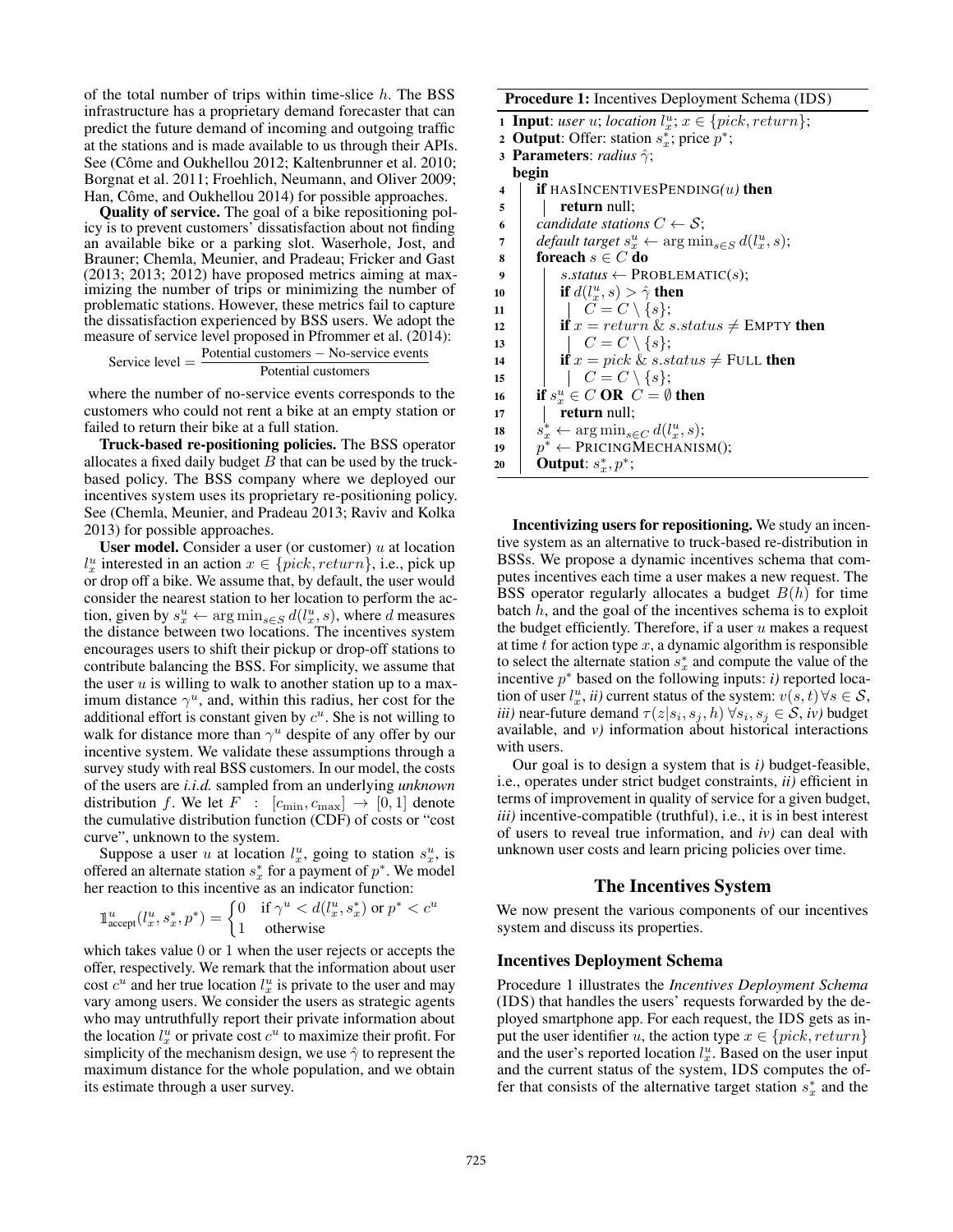offered price  $p^*$ . Initially, the IDS ensures that the user does not have any pending incentive, i.e., an incentive offer that she recently accepted but did not accomplish yet. Then it creates a set of candidate stations that are within the maximum walking distance  $\hat{\gamma}$  from  $l_x^u$  and are "problematic", i.e. full or empty. The problematic status of the stations is based on or empty. The problematic status of the stations is based on input from the APIs of the BSS infrastructure that provides the current status  $v(s, t)$  as well as the forecast of future traffic. The IDS also takes into account the pending incentives associated with each station while updating the status that additionally accounts for future traffic.

Once the IDS has filtered the candidate stations, it selects as target station  $s_x^*$  the one closest to reported location  $l_x^u$ . Then, it sends a request to the *pricing mechanism* to obtain the price  $p^*$  to be offered. This offer is displayed to the user on the smartphone app. If the user accepts, the IDS registers this incentive offer as pending until she accomplishes the assigned task or it expires after a prefixed amount of time.

#### Pricing Mechanism DBP-UCB

The main challenges in designing an optimal pricing mechanism are due to the limited and dynamically changing budget  $(B)$  as well as pool size of users to make offers to  $(N)$  and the unknown "cost curve"  $F$ . Additionally, the mechanism has to compute the offers in an online setting with only limited interaction with the users in terms of the information that can be received from them for learning. First, let us consider an offline setting where the cost curve  $F$  is known and  $\{p_0(= c_{min}), \ldots, p_i, \ldots, p_K(= c_{max})\}$  be the set of available prices that the mechanism can offer. In this case, the optimal truthful mechanism denoted by OPT-FIX, is to offer a fixed price  $p^{\text{Opt}}$  (Singer 2010) given by:

$$
p^{\text{OPT}} = \underset{p}{\arg\max} \min \left\{ F(p), \frac{\widetilde{B}}{N \cdot p} \right\} \ s.t. \ p \in \{p_0, \dots, p_K\} \tag{1}
$$

Now, in case of unknown  $F$ , we can cast the problem as that of online learning of the optimal price. Note that,  $F(p)$ simply denotes the probability of getting an acceptance from the user when offered price  $p$ . In particular, we are interested in designing mechanisms based on the posted-price model where the mechanism makes a price offer  $p$  and the user simply says "yes" or "no" to the offer, instead of soliciting the user's bid. In a learning framework, the mechanism can make different price offers over time to different users, and use the binary feedback of acceptance to learn an estimate of  $F(p)$ . There is an inherent explore-exploit trade off here of exploring (or learning) about different, potentially suboptimal, prices and exploiting the estimates of  $F(p)$  to offer the price that appears best. Multi-armed bandits (MAB) (Lai and Robbins 1985) provide a natural formalism for tackling this problem, considering the prices as actions (or arms) with unknown stochastic reward given by the function  $F(p)$ . In the MAB framework, the performance of a mechanism is measured in terms of its "regret"  $R_n$ , i.e., the cumulative loss of the mechanism w.r.t. the optimal fixed price  $p^{\text{Opt}}$  after n iterations. The goal is to design a "no-regret" mechanism that learns to perform competitively, i.e., the average regret w.r.t. *n* goes to zero  $\lim_{n\to\infty} R_n/n = 0$ . However, note that in contrast to standard MAB settings, here actions have different

Procedure 2: Pricing Mechanism DBP-UCB

1 **Input**: *start time*  $t_0$ ; *prices*  $\{p_0, \ldots, p_i, \ldots, p_K\}$ ;

2 **Output:** Price  $p^n$  at iteration *n*;

<sup>3</sup> Initialize:

•  $n = 0; h^0 = h(t_0);$ <br>
•  $B = B(h^n): B^n = B: N = 2$ .  $\hat{z}(h^n):$ <br>
b First batch •  $B = B(h^n); B^n = B; N = 2 \cdot \hat{z}(h^n);$ <br>•  $N^n = 0$ ;  $F^n = 0; \forall i \in [0, K]$ 

•  $N_i^n = 0; F_i^n = 0; \forall i \in [0, ..., K] \rightarrow$  Value estimates foreach *request by user at time* t do

4 **if**  $h^n \neq h(t)$  then<br>5  $\vert h^n = h(t);$ 5  $\begin{array}{|c|c|c|c|c|}\n\hline\n\text{5} & h^n = h(t); & \text{b New time batch} \\
\hline\n\text{6} & B^n = B^n + B(h^n) & B = B^n. & \text{b More budget}\n\hline\n\end{array}$ 6  $B^n = B^{n'} + B(h^n); B = B^n;$   $\triangleright$  More budget  $N = 2 \cdot \hat{z}(h^n) \cdot \triangleright$  Trins estimate from forecaster  $7 \begin{array}{c|c} \n\end{array}$   $N = 2 \cdot \hat{z}(h^n)$ ;  $\triangleright$  Trips estimate from forecaster  $\mathbf{s}$   $\left| \begin{array}{c} \tilde{F_i^n} = F_i^n + \\ 0 & \end{array} \right|$  $\sqrt{\frac{2 \cdot \ln(n)}{N_i^n}}$ ;  $\triangleright$  Same as in BP-UCB 9  $i^n = \arg \max_i \min \left\{ \tilde{F}_i^t, \frac{B}{N \cdot p_i} \right\}$  $\Big\} s.t. p_i \leq B^n;$ 10 **Output:** Offer price  $p^n = p_{i^n}$  at iteration *n*;<br> **11 Feedback:** Observe acceptance decision  $y^n$ : **Feedback:** Observe acceptance decision  $y^n$ ; 12 Update Variables: •  $B^{n+1} = B^n - p^n \cdot y^n; F_{i^n}^{n+1} = F_{i^n}^n + \frac{(y^n - F_{i^n}^n)}{(N_{i^n}^n + 1)}$  $\frac{(y-F_{i^n})}{(N_{i^n}^n+1)}$ ; •  $N_{i^n}^{n+1} = N_{i^n}^n + 1; h^{n+1} = h^n; n = n+1;$ <br>Vait for now user request: <sup>13</sup> *Wait for new user request*;

costs and there is a budget constraint.

For static settings where the budget  $(B)$  and the number of users  $(N)$  is known and fixed in advance, Singla and Krause (2013) designed a no-regret mechanism BP-UCB that is budget feasible, truthful and has fast convergence rates. This scenario does not correspond to the incentives system we are interested in as, in this context, the pricing mechanism has to operate continuously throughout time, is allocated new budget in time batches and the number of users coming to the system is dynamic. In this light, we design our mechanism DBP-UCB (Dynamic Budgeted Procurement using Upper Confidence Bounds), illustrated in Procedure 2, as a dynamic variant of BP-UCB. The key idea we use is that the learning process of the mechanism can be decoupled from the constraints on  $B$  and  $N$ . While the parameters  $B$  and  $N$  change dynamically at the onset of each time batch, it carries over the estimates of  $F(p)$  across batches, ensuring DBP-UCB maintains the convergence properties of BP-UCB.

At a high level, the mechanism DBP-UCB operates as follows. At the onset of each new time batch  $h$ , the mechanism is provided with an additional budget  $B(h)$  by the BSS operator. Furthermore, the number of participants  $N$  for a batch is approximated by the expected number of trips  $\hat{z}(h)$ taking place in the corresponding batch  $h$  estimated by the BSS forecaster. In particular, the expected number of rentals is multiplied by two as the user may interact with the incentives system both to pick and return a bike. The mechanism sequentially interacts with users in discrete steps denoted by *n*. Let  $B^n$  be the budget at iteration *n*,  $N_i^n$  be the number of times  $p_i$  price has been offered so far, and  $F_i^n$  be the current estimate of the cost curve for prices  $\forall i \in [0, \dots K]$ . The mechanism also maintains upper confidence bounds on  $F_i^n$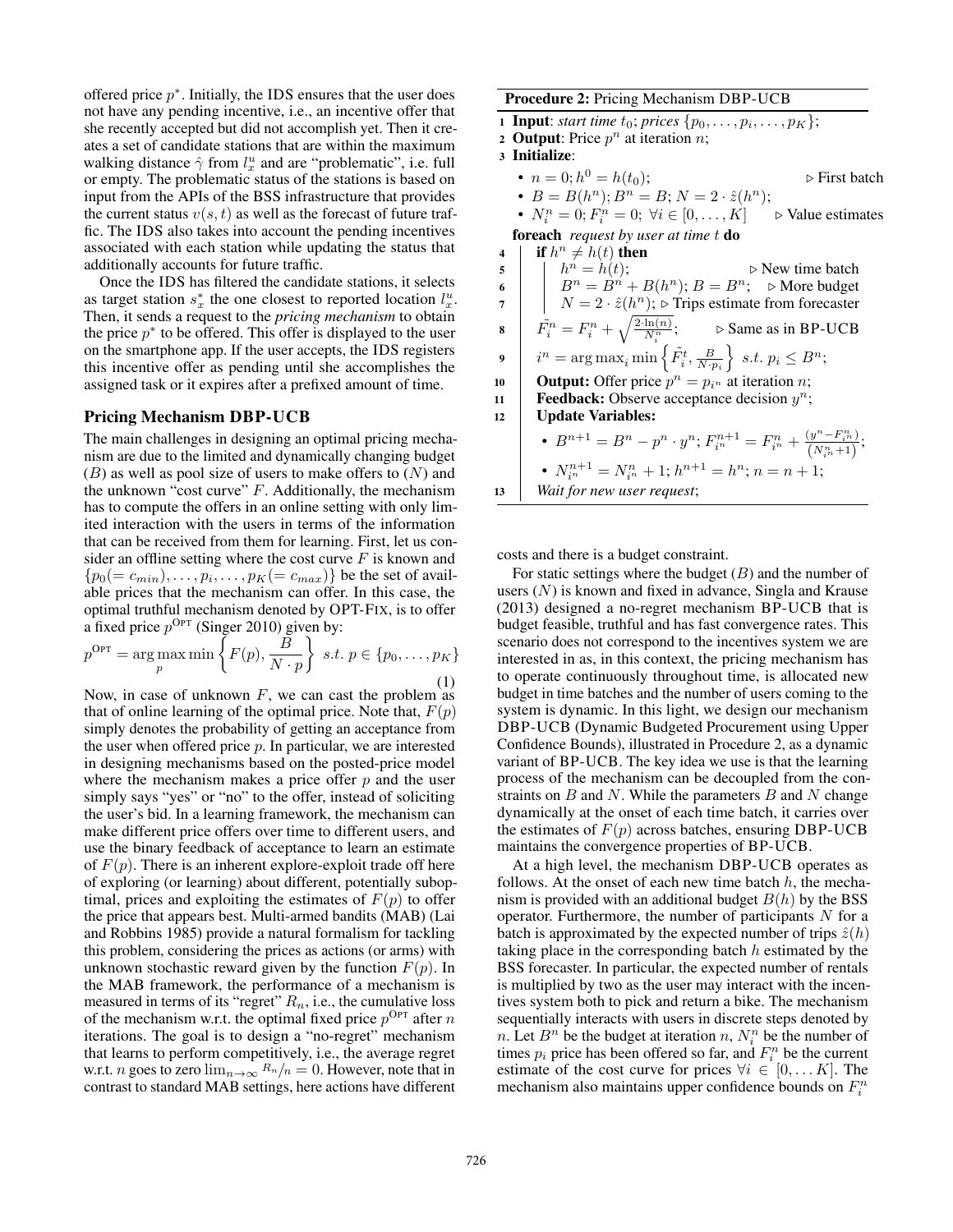

Figure 3: Survey study with customers of a real-world  $BSS<sup>1</sup>$  in a city of Europe where we deployed our incentive system

denoted as  $\tilde{F}_i^n$ , representing the optimistic estimates of F<br>at iteration  $x_i$  and used to compute the optimal price  $x_i^n$  to at iteration n, and used to compute the optimal price  $p^n$  to offer. The mechanism receives the binary feedback  $y^n$  which is then used to update the estimates for price  $p^n$ .

## Truthfulness of Incentives System

As the system users may act strategically, it is important to analyze the truthfulness of the IDS to understand the realworld performance of the proposed system. Each user has a private cost  $c^u$  and location  $l_x^u$  and we now discuss the truthfulness of our system w.r.t. these two dimensions of the users' private information. The mechanism DBP-UCB is based on the posted-price model, where it is in the user's best interest to truthfully accept the offer whenever the offered price is higher than the private cost  $c<sup>u</sup>$ . Furthermore, given the large scale of the system, the interaction with a single user does not significantly affect the learning behavior of the mechanism, thus making it behave truthfully in real-world BSSs.

Let us now analyze the truthfulness of IDS w.r.t the location information. One crucial aspect here is that no incentives are offered when the user's default station  $s_x^u$  is already among the candidate stations. This notably improves the efficiency (by over  $50\%$  in our simulations) of the IDS by avoiding to pay out incentives for stations that the user would have taken anyways. We discuss the implications of this on the truthfulness of IDS below. If the system has no way to infer  $s_x^u$ , the user may indeed act strategically by misreporting to obtain an incentive that would have not been offered otherwise. In the real deployment of our system, instead of allowing the user to declare her current location  $(l_x^u)$ , it is directly retrieved from the deployed mobile-app which provides localization features. Based on this location information, the user's default pickup station can directly be inferred. This technical solution does not directly apply to the bike drop-off scenario where users explicitly declare their target location. However the drop-off location could potentially be inferred based on user's historical trips, making the system incentive-compatible in real-world deployments.

### Experimental Evaluation

In this section, we carry out extensive experiments to understand the practical performance of our system.

### Datasets and Experimental Setup

First, we describe our datasets and the BSS simulator.

Historical BSS dataset. For our simulations, we used a historical dataset from Boston's Hubway, made publicly available by the Boston Metropolitan Area Planning Council<sup>2</sup>. The Hubway dataset contains data collected between  $28<sup>th</sup>$  July,  $2011$  and  $1<sup>st</sup>$  October,  $2012$  with rich information about  $95$ stations, 694 bicycles, 552, 030 rentals, and snapshots of the status of the BSS at regular intervals.

Survey study. We did a survey study among the customers of a real-world  $BSS<sup>1</sup>$  in a city of Europe where we also deployed our system. Our goal is to validate the realism of our model, as well as to obtain realistic statistics about the distribution of users' personal costs  $c<sup>u</sup>$  and of their maximum walking range  $\gamma^u$ . The participants were asked generic questions about their rental behaviors (*e.g.*, purpose and duration of the trips) and then we introduced them to the proposed incentives system asking various questions to elicit their preferences about private cost and walking distance. Figure 3(a) illustrates a survey question, and the distributions obtained from the survey for  $\gamma^u$  and  $c^u$  are shown in Figures 3(b) and 3(c) respectively. Note that the survey also contained an additional choice of "unwilling to walk" or "unwilling to participate at any cost" that accounted for roughly 20% of the response for both questions.

Simulator. We built a complete simulator of a real BSS based on Hubway's historical data as well as the survey data from customers. Each simulation starts by taking a snapshot of the status of the BSS, i.e., the number of bikes at each station retrieved from the historical dataset and runs the simulation for a total of 30 days. The BSS simulator generates users' trip events by sampling from the distribution learnt from the historical data. Lastly, the simulator associates each rental to a user with cost  $c^u$  and  $\gamma^u$  sampled from the distributions obtained from the survey. For the TRUCKS, we used the myopic greedy policy as defined by Chemla, Meunier, and Pradeau (2013). Using the idea of *dynamic* (during rush hours) and *static* (during off hours) repositioning from Raviv and Kolka (2013), our policies operate in time from 12:00 p.m. and 3:00 p.m, and then from mid-night to morning. We assume that the trucks entail a fixed cost of  $50 \in \text{per}$ hour to the system and the policy allocates the number of hours based on the total budget.

#### Results

We now discuss the findings from our experiments.

Varying budget. We compare the performance of different policies by varying the allocated budget. We envision that the operators would deploy the incentives system in parallel to

<sup>&</sup>lt;sup>2</sup>http://hubwaydatachallenge.org/.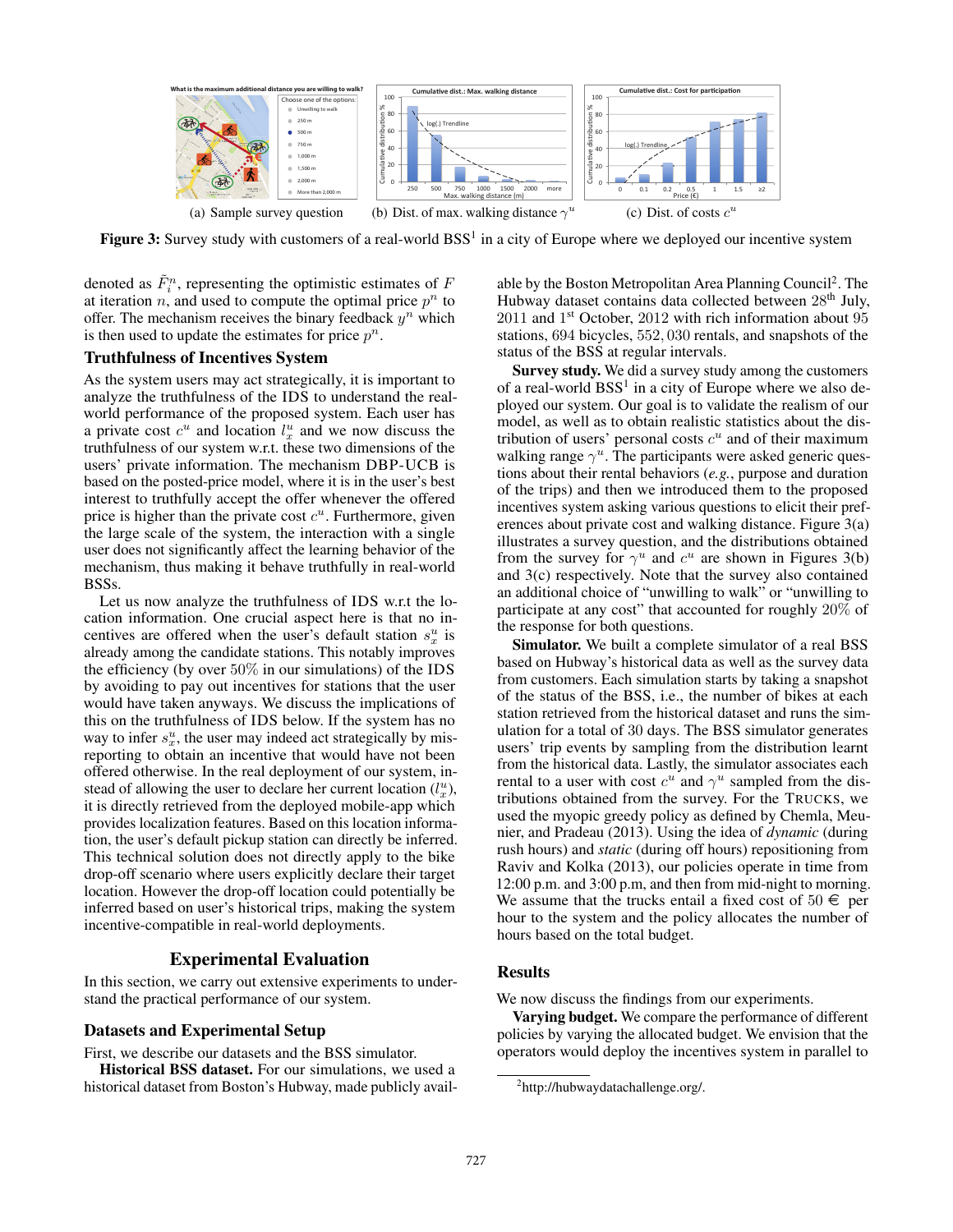

**Figure 4:** Simulation results based on historical data of Hubway  $BSS^2$  and survey data from customers of real-world  $BSS^1$ 



(a) Dist. of accepted offers per user (b) Prob. of acceptance w.r.t walking (c) Dist. of accepted offers over day

**Figure 5:** Results from deployment of our system through smartphone app on a real-world BSS<sup>1</sup> in beta-test phase for 30 days

existing TRUCKS repositioning rather than as standalone policy. To take this into consideration, we compare the policies when deployed in addition to an already running TRUCKS policy allocated with  $150 \in$ , (i.e., equivalent of 3 hours of trucks that would run between 12:00 p.m. and 3:00 p.m). Apart from comparing to TRUCKS, we also compare our proposed system with IDS running different baseline pricing mechanisms instead of DBP-UCB: i) MINIMUM mechanism selects the minimum price available  $c_{min}$ ; ii) MEAN mechanism offers the mean price obtained from the user's cost distribution. Our results in Figure 4(a) indicate that the proposed IDS with DBP-UCB pricing mechanism compares favorably w.r.t. TRUCKS, as well as other baseline pricing mechanisms. The performance of DBP-UCB almost matches OPT-FIX, as it converges very fast to the optimal price in less than a day of simulation time. Note that allocating more budget  $B$  to TRUCKS is simply equivalent to running policy with total of  $B + 150 \in$  budget.

Budget tradeoff between IDS and TRUCKS. This experiment aims to understand how to trade off budget investment between TRUCKS and the incentives system. Figure 4(b) illustrates that the best service levels are achieved when the two repositioning services are run in complement to each other, and shows the high potential of adding our incentives system to the existing BSS infrastructure. In fact, these two policies have complementary effects. While the trucks tackle the imbalances at a macro level by moving the bicycles from a part of the city to the other, the effect of the incentives system is rather dynamic and at a micro level, incorporating the traffic flow and fluctuating demands.

Varying user participation. The previous experiments assume that all the BSS customers participate in the incentives system. However, this assumption may not hold in reality, especially in the testing phase of the system. With the same setup as used in Figure 4(a), we vary the participation rate of users between 0% and 100%, with budget fixed at 300  $\in$ . Figure 4(c) illustrates that the proposed system can surpass standalone TRUCKS policy with 20% participation.

## Deployment

We deployed our incentives system on a real-world BSS in a beta-test phase for a period of 30 days in a city of Europe, in collaboration with a large scale bike sharing company<sup>1</sup>. We designed a smartphone app as an interface between the users and the incentives system. The system itself was integrated with the BSS infrastructure through their APIs. The participants were offered monetary incentives for the bike pickup scenario, with payments directly transferred to the customer accounts. Given the small pool of participants in the testing phase limiting the process of learning, we adopted a simple pricing mechanism based on OPT-FIX. Using the approximate users' cost distribution, denoted as  $\tilde{F}$ , obtained through the survey study, we computed the approximation of the optimal price  $\tilde{p}^{\text{OPT}}$  using Equation 1 by replacing F with  $\tilde{F}$ . We now present the findings from this deployment.

Participation. Figure 5(a) represents the histogram of the number of incentives obtained by each participant. The result shows that most participants collected five or less incentives each while few particularly active users collected more than 50 incentives each.

Reaction to incentives. In total, the acceptance rate of the incentive offers over all participants was about 60%. Here, the rejection of an offer corresponds to the case of a user rejecting an incentive to pick up a bike at an offered target station and starting a rental somewhere else. Furthermore, as we recorded the information about the user's location when an offer is made, we can compute the distance that the users were required to walk for a given offer. Figure 5(b) shows the probability of an offer being accepted as decreasing with respect to the distance to be walked and matches closely with the survey data in Figure 3(b).

Time and space distribution. Figure  $5(c)$  shows that incentives were not collected equally throughout the day, but most incentives were collected during the afternoon and at